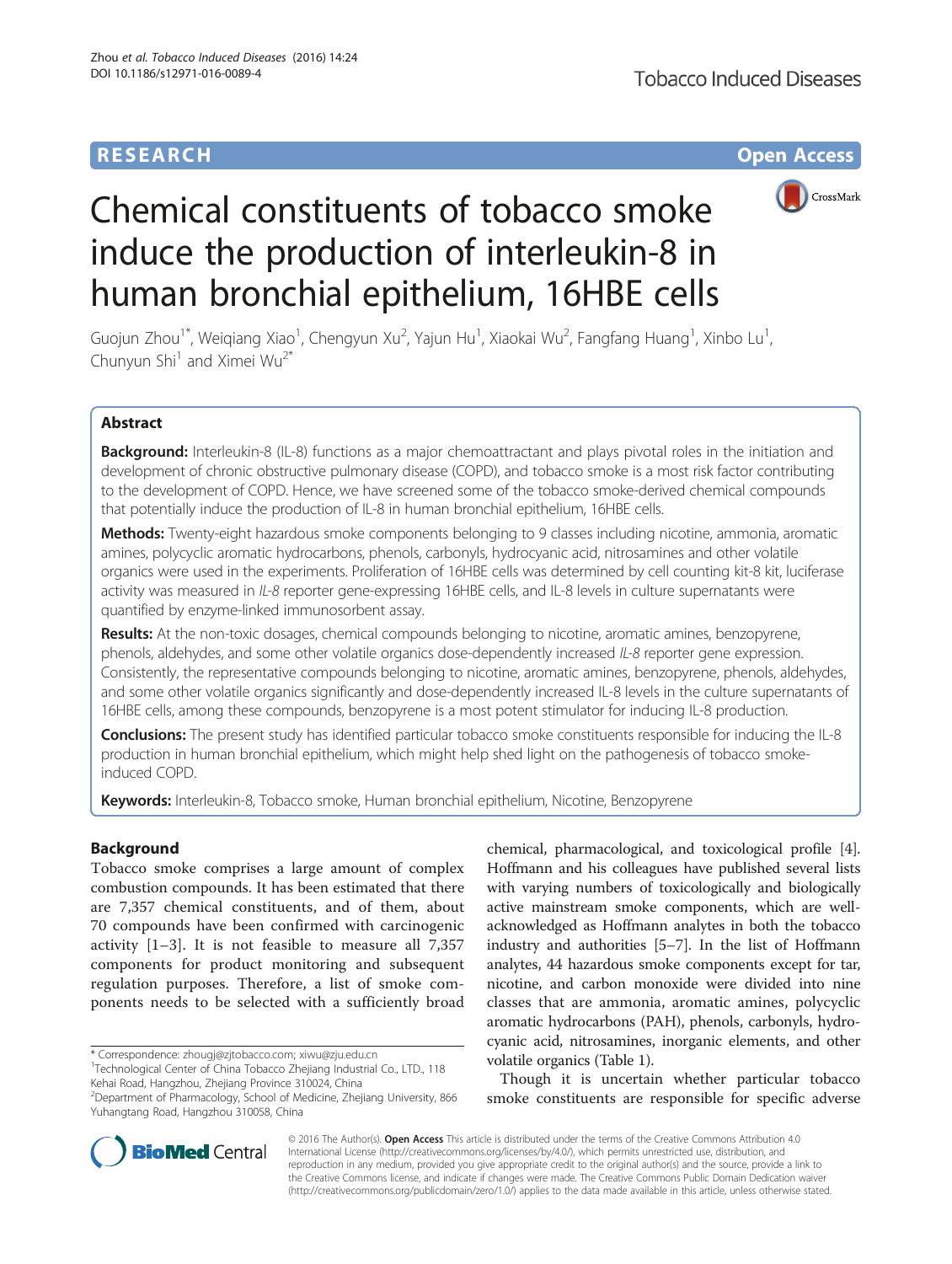| Category           | Compounds                                                | CAS NO        | Category                | Compounds                  | CAS NO         |
|--------------------|----------------------------------------------------------|---------------|-------------------------|----------------------------|----------------|
| General compounds  | Tar <sup>*</sup>                                         | 65996-92-1    | Aromatic amines         | 1-Naphthylamine            | 134-32-7       |
|                    | Nicotine                                                 | $54-11-5$     |                         | 2-Naphthylamine            | 91-59-8        |
|                    | Carbon monoxide (CO)*                                    | 630-08-0      |                         | 3-aminobiphenyl            | 2243-47-2      |
| Ammonia            | Ammonia                                                  | 7664-41-7     |                         | 4-aminobiphenyl            | $92 - 67 - 1$  |
| PAH                | Benzopyrene (BaP)                                        | $50 - 32 - 8$ | Carbonyl compounds      | Methanal                   | $50 - 00 - 0$  |
| Phenolic compounds | Phenol                                                   | 108-95-2      |                         | Ethanal                    | $64 - 17 - 5$  |
|                    | Catechol                                                 | 120-80-9      |                         | Propanal                   | 123-38-6       |
|                    | Resorcinol                                               | 108-46-3      |                         | Butenal                    | 4170-30-3      |
|                    | Ouinol                                                   | 123-31-9      |                         | Acetone                    | $67 - 64 - 1$  |
|                    | o-Cresol®                                                | 95-48-7       |                         | 2-Butanone <sup>®</sup>    | 78-93-3        |
|                    | m-Cresol                                                 | 108-39-4      |                         | Propenal <sup>*</sup>      | 107-02-8       |
|                    | p-Cresol                                                 | 106-44-5      |                         | Butanal                    | 123-72-8       |
| <b>HCN</b>         | Hydrocyanic acid (HCN)                                   | 74-90-8       | Other volatile organics | Pyridine                   | 110-86-1       |
| Nitrosamines       | N'-Nitrosonornicotine (NNN)                              | 16543-55-8    |                         | Ouinoline                  | $91 - 22 - 5$  |
|                    | Nitrosoanatabine (NAT)                                   | 887407-16-1   |                         | Styrene*                   | 100-42-5       |
|                    | N-Nitrosoanabasine (NAB)                                 | 1133-64-8     |                         | 1,3-Butadiene <sup>®</sup> | 106-99-0       |
|                    | 4-(N-Nitrosomethylamino)-1- (3-pyridyl)-1-butanone (NNK) | 64091-91-4    |                         | Isopentadiene*             | 78-79-5        |
| Inorganic elements | Ni, Pb <sup>*</sup>                                      |               |                         | Acrylonitrile*             | $107 - 13 - 1$ |
|                    | Cr, Cd                                                   |               |                         | Benzene                    | $71-43-2$      |
|                    | As, Se, Hg <sup>*</sup>                                  |               |                         | Methylbenzene <sup>*</sup> | 108-88-3       |

<span id="page-1-0"></span>Table 1 Chemical compounds used in this study and of Hoffman analytes

\*These compounds were not included in this study due to their instability and unavailability. PAH, Polycyclic aromatic hydrocarbons

health outcomes, there is a broad scientific agreement that several classes of chemical compounds of burned tobacco are toxic and carcinogenic [[8\]](#page-7-0). Tobacco smoke is a most risk factor contributing to the development of chronic obstructive pulmonary disease (COPD), a major cause of morbidity and mortality worldwide [\[9](#page-7-0)]. COPD is characterized by a slow and progressive decline in lung function and irreversible airflow obstruction, resulting from chronic airway inflammation, airway remodeling, and emphysema [\[10](#page-7-0), [11](#page-7-0)]. Bronchial epithelial cells (BEC) not only form a first line of defense against inhaled chemical mixture of combustion compounds, but also initiate and control immune and inflammatory responses in COPD pathogenesis [\[12\]](#page-7-0). Upon activation by chemical mixture, BEC are activated and release proinflammatory cytokines and chemokines, which in turn recruit inflammatory cells including macrophages, neutrophils and dendritic cells. Activated immune cells further secrete inflammatory mediators, reactive oxygen species and proteolytic enzymes that contribute to the pathogenesis of COPD [\[13\]](#page-7-0).

Among pro-inflammatory cytokines, interleukin-8 (IL-8, CXCL8), a member of the CXC chemokine family, plays a pivotal role in COPD pathogenesis [\[14, 15](#page-7-0)]. IL-8 is a major chemoattractant to neutrophils, which are responsible for inducing and sustaining the inflammatory state [[16\]](#page-8-0). A close correlation between the number of neutrophils in induced sputum in COPD patients, the IL-8 level, and clinical outcome of the illness has been reported [\[17](#page-8-0)]. On the contrary, neutralization of IL-8 by a monoclonal antibody recognizing IL-8 in COPD causes a decrease of exacerbation frequency and clinical symptoms [\[18](#page-8-0)]. In the present study, we attempts to determine whether particular tobacco smoke constituents are responsible for inducing the IL-8 production in human normal bronchial epithelium, 16HBE cells.

#### Methods

## Chemical compounds

Forty-four hazardous smoke components of Hoffmann analytes were listed, and 17 of them were not included in the present study due to their instability and unavailability (Table 1). Twenty-seven hazardous smoke components belonging to 9 classes were used in the present experiments. They are nicotine, ammonia, aromatic amines including 1-naphthylamine, 2-naphthylamine, 3-naphthylamine, and 4-naphthylamine, PAH including benzopyrene (BaP), phenols including phenol, catechol, resorcinol, quinol, m-cresol, and p-cresol, carbonyls including methanal, ethanal, propanal, butenal, acetone, and 2-butanone, hydrocyanic acid (HCN), nitrosamines including N'-Nitrosonornicotine (NNN), Nitrosoanatabine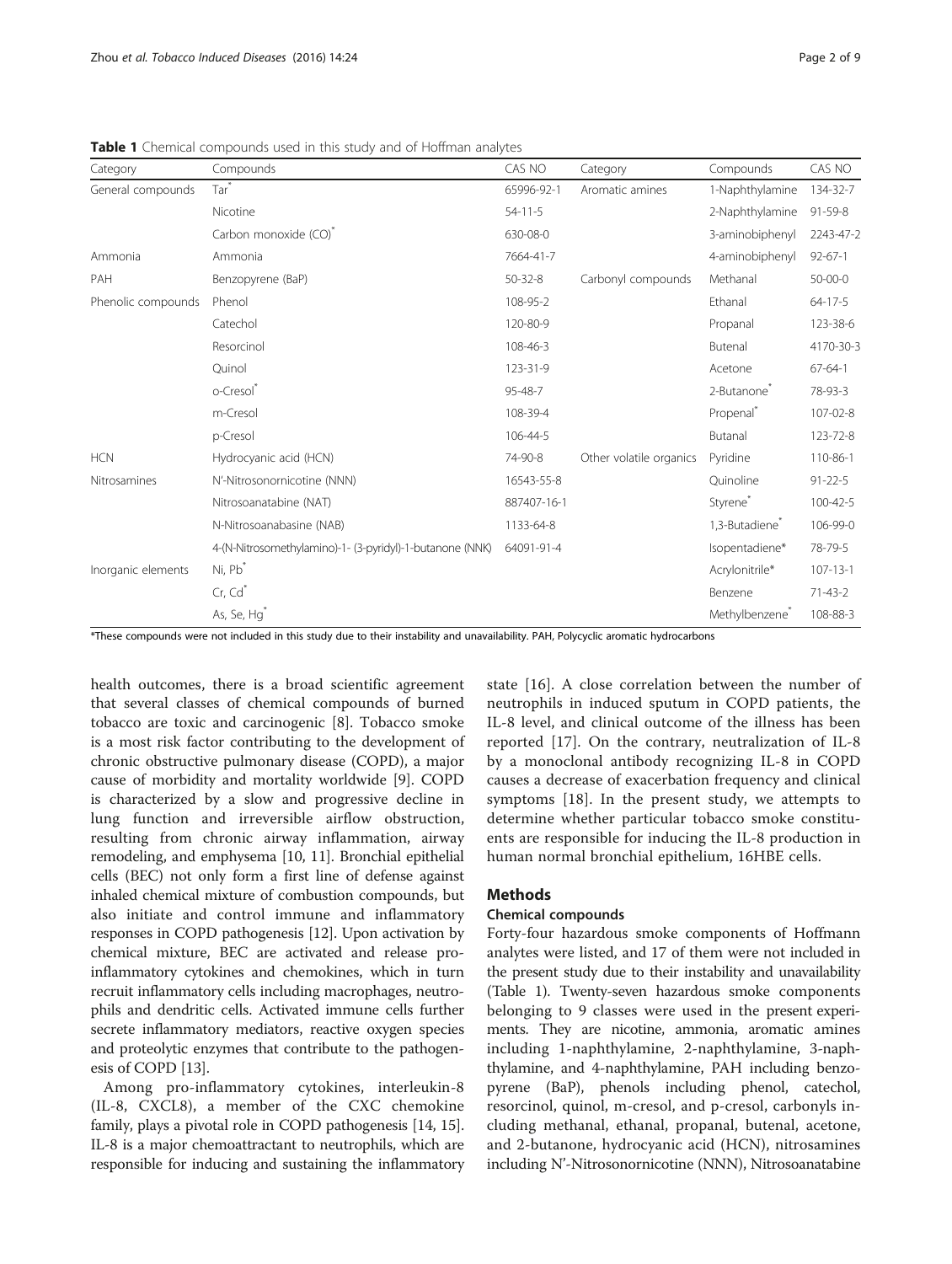(NAT), N-Nitrosoanabasine (NAB), 4-(N-Nitrosomethylamino)-1-(3-pyridyl)-1-butanone (NNK), and other volatile organics including pyridine, quinoline, and benzene. All of these compounds were of analytic reagent and purchased from Sigma Co. (St. Louis, MO).

#### Preparation of cigarette smoke extracts

Cigarette smoke extracts (CSE) were prepared according to a standard protocol as described previously [\[19](#page-8-0)]. Research-grade cigarettes (3R4F) were purchased from the Kentucky Tobacco Research Council (University of Kentucky, Lexington, KY). The cigarette components labeled on the packaging box of tobacco were as follows: total particulate matter, 10.9 mg/cigarette; tar, 9.4 mg/ cigarette; and nicotine, 0.726 mg/cigarette. CSE was prepared by bubbling smoke from three cigarettes into 30 ml phosphate-buffered saline (PBS). CSE was standardized by measuring the absorbance at a wavelength of 320 nm. After filtered through a 0.45-mM filter, CSE were frozen in aliquots and stored at −80 °C. An aliquot of CSE was thawed immediately before use.

#### Cell cultures

Human bronchial epithelial cells, 16HBE cells (generously provided by Professor Huahao Shen, Zhejiang University, Hangzhou, China), were grown in minimal essential medium with Earle's salts (Life Technologies, Inc., Carlsbad, CA) supplemented with 10 % fetal calf serum (FCS, Life Technologies), 2 mM L-glutamine and 100 units/ml penicillin and streptomycin (Invitrogen, Grand Island, NY). The cells were subcultured before reaching confluence and incubated at 37 °C with 5 % CO2.

#### Determination of cell proliferation by cell counting kit-8 kit

16HBE cells were seeded in 96-well plates at a density of  $2 \times 10^4$  cells/well, after pre-culture for 24 h, media were changed and the cells were treated with vehicle or indicated concentrations of chemical compounds for 72 h. After that, the cells were further incubated in the presence of counting kit-8 (CCK-8) solution (10 μM/well, Dojindo Molecular Technologies, Inc. Rockville, MD) for 4 h, and then subjected to absorbance determination by using a multiplate reader at the wavelength of 450 nm. The absorbance form cells treated with vehicle was defined as 100 %, and the absorbance from cells treated with tested compound was normalized to absorbance from cells treated with vehicle.

#### Construction of IL-8 gene reporter plasmid

A complex human IL-8 promoter region (nt −1475 to nt +1) was amplified by polymerase chain reaction (PCR) in the presence of genomic DNA from 16HBE cells as described previously [\[20](#page-8-0), [21\]](#page-8-0). The 5'-GCACTCGAG TAACCCAGGCATT ATT-3' and 5'- GCTAAGCTTAGT

GCTCCGGTGGCTTTT-3' were used as forward and reverse primers, respectively. The PCR product was further cloned into pGL6 reporter plasmid (Promega, Madison, WI) at *KpnI* and *XhoI* sites to generate the luciferase reporter construct of IL-8 (pGL6-IL-8-Luc), and the construct was verified by a DNA sequencer.

## Generation of 16HBE cells stably expressing IL-8 reporter gene

Stably IL-8 reporter gene-expressing 16HBE cells were generated as described previously [\[22, 23](#page-8-0)]. 16HBE cells were seed in a 6-well plate at a density of  $1 \times 10^5$  cells/ well, after pre-culture for 24 h, cells were transfected with pGL6-IL-8-Luc for 24 h in the presence of serum. In each well, 4.8 μl Lipofectamin 3000 reagent, 8 μg pGL6-IL-8- Luc plasmid were used for transfection. After that, cells were selected in the growth medium containing G418 (800 μg/ml; Sigma) for 2 weeks. G418-selected colonies were picked up for expanding, and several clones that were positive for the introduced DNA were monitored by PCR. The clones with high response to 3 % CSE were chosen for the following experiments.

#### Luciferase assay

16HBE cells stably expressing IL-8 reporter gene were plated in 24-well plates at a density of  $8 \times 10^4$  cells/well, after pre-culture for 24 h, cells were treated with vehicle or indicated concentrations of chemical compounds for 48 h. Then, cells were harvested, and the whole cell lysates were prepared in 100 μl reporter lysis buffer (Promega). The supernatants of cell lysates were used for protein quantification by Bradford assays (Beyotime Biotechnology, Shanghai, China) and luciferase assays according to the manufacturer's instructions (Promega). The luciferase activity was normalized by protein level in the cell supernatants. The luciferase activities derived from vehicle-treated cells were defined as 1.

## Determination of IL-8 levels in culture supernatants by ELISA

16HBE cells were plated in 48-well plates at a density of  $4 \times 10^4$  cells/well, after pre-culture for 24 h, cells were treated with vehicle or indicated concentrations of chemical compounds for 48 h. Then, the cell supernatants were harvested for determination of IL-8 levels by human CXCL8/IL-8 quantikine ELISA Kit (R&D Systems Inc., Minneapolis, MN). The sensitivity of IL-8 assay is 7.5 pg/ ml, and the inter- and intra-assay coefficients of variation for IL-8 measurements are 6.7 % and 4.6 %, respectively.

#### **Statistics**

Numerical data were expressed as means ± SD and analyzed by one-way ANOVA and Tukey–Kramer multiple comparisons test. Differences were considered significant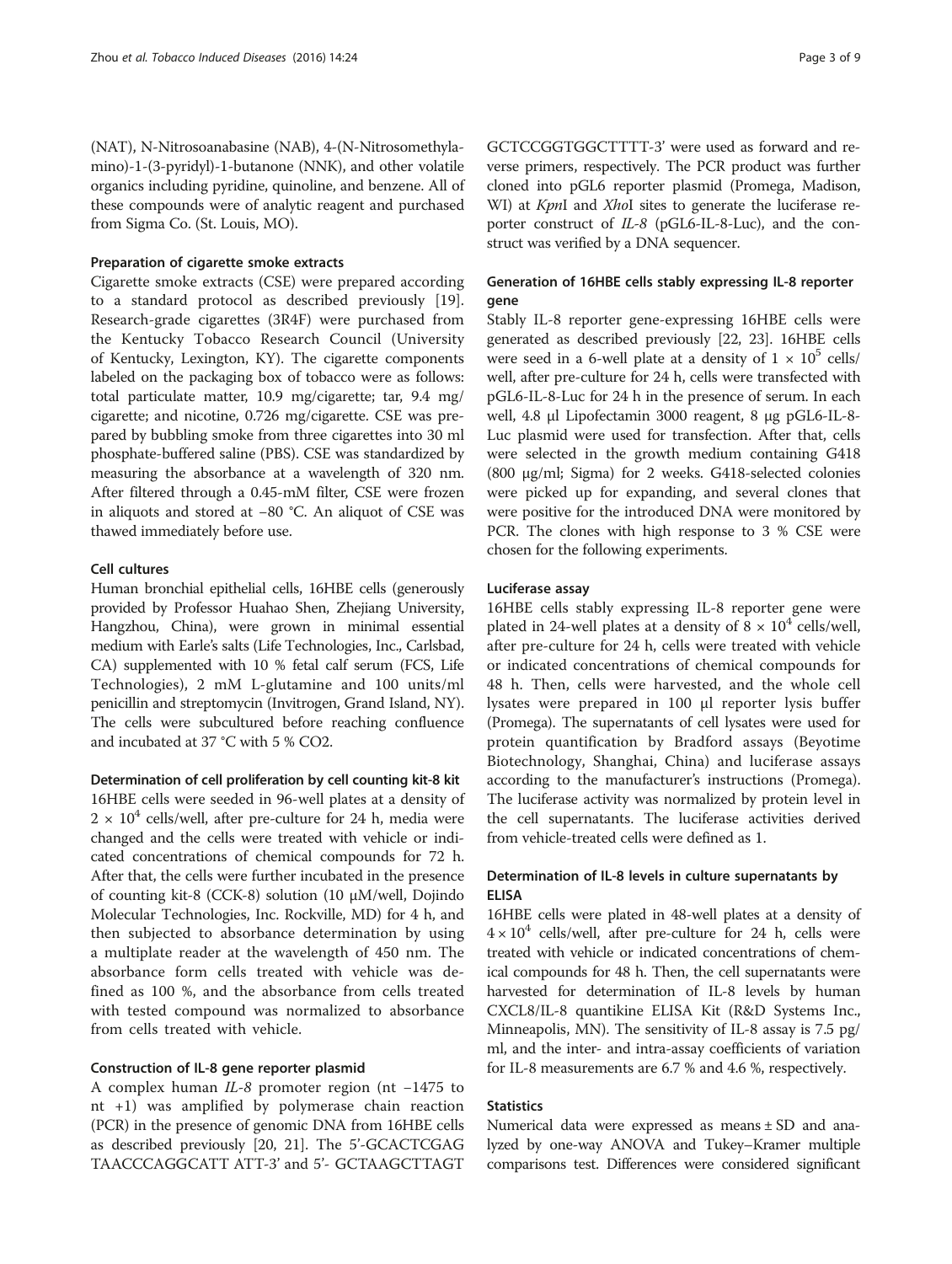when  $p < 0.05$  and  $p < 0.01$ . The SPSS statistical package (IBM, North Castle, NY, USA) was used for statistic assays. Experiments were independently repeated at least three times, the inter-experimental coefficients of variation were less than 10.6 %, and the representative results were shown.

### Results

## Proliferation of 16HBE cells after exposure to chemical compounds

To investigate the potential toxicity of chemical compounds of tobacco smoke, we exposed the 16HBE cells to the compounds at concentrations ranging from 0 to 100 μM for 72 h, and performed the proliferation assays by CCK-8 kit. Treatments of cells with ammonia, nicotine, nitrosamines including NNN, NAT, NAB, NNK, aromatic amines including 1-naphthylamine, 2-naphthylamine, 3 naphthylamine, and 4-naphthylamine, carbonyls including propanal, butenal, acetone, and 2-butanone, HCN, phenols including phenol, m-cresol and p-cresol, other volatile organics including pyridine, quinoline and benzene led to no significantly inhibitory effects on the cell proliferation (Fig. [1a](#page-4-0)–[i\)](#page-4-0). However, treatment of cells with methanal at no less than 50 μM or ethanal and BaP at 100 μM resulted in significant decreases in the cell proliferation (Fig. [1d](#page-4-0) and [e\)](#page-4-0). Likewise, treatment of cells with resorcinol, quinol or catechol at no less than 50 μM caused significant decreases in the cell proliferation (Fig. [1h\)](#page-4-0).

#### Effects of chemical compounds on transactivation of IL-8 gene

To investigate the potential effects of chemical compounds of tobacco smoke on transactivation of IL-8 gene, we treated the 16HBE cells stably expressing IL-8 reporter with non-toxic dosages of chemical compounds for 48 h, and performed the luciferase assays. The 3 % CSE, a positive control treatment, led to approximately 11-fold increases in IL-8 reporter activities (Fig. [2a](#page-5-0)), nicotine ranging from 0 to 100 μM increased the IL-8 reporter activities up to approximately 3.5-fold (Fig. [2b](#page-5-0)), and aromatic amines including 1-naphthylamine, 2 naphthylamine, 3-naphthylamine, and 4-naphthylamine dose-dependently increased the IL-8 reporter activities, at 100 μM, they increased reporter activities by 2.0- to 6.0-fold over the control (Fig. [2c](#page-5-0) and [d](#page-5-0)). However, neither ammonia and KCN nor nitrosamines including NAB, NNK, NNN, and NAT ranging from 0 to 100 μM had significant effects on the IL-8 reporter activities (Fig. [2b and j\)](#page-5-0). Among the 27 compounds, Bap was the most potent agent in induction of reporter expression, it at 50 μM increased reporter activity by approximately 12.0-fold (Fig. [2e\)](#page-5-0). Acetone, and butanone had no significant effects on reporter activity (Fig. [2h\)](#page-5-0), whereas aldehydes including methanal, ethanal, propanal, and butanal induced reporter activities in dose-dependent

manners, they at 100 μM increased reporter activities up to 2.0- to 3.0-fold (Fig. [2f](#page-5-0)–h). Moreover, all phenolic compounds induced the IL-8 reporter activities to different extents. Phenol, resorcinol, quinol, p-cresol, mcresol, and catechol all at 100 μM increased the reporter activities by 2.7-, 4.2-, 6.3-, 3.4-, 3.0-, 3.8-fold, respectively (Fig. [2k and l](#page-5-0)). Benzene at different concentrations led to no significant changes in IL-8 reporter expression, whereas pyridine and quinoline both at 100 μM caused a slight increase in reporter expression (Fig. [2i](#page-5-0)).

## Effects of chemical compounds on the IL-8 levels in culture supernatants

To determine whether the chemical compounds that are able to induce IL-8 reporter expression increase IL-8 protein levels, we chose the representative compounds to treat cells for 48 h and determined the IL-8 levels in the culture supernatants by ELISA. Consistent with its induction of IL-8 reporter activity, the positive control treatment, 3 % CSE, increased the IL-8 levels by 7.0-fold in the culture supernatants (Fig. [3a\)](#page-6-0). 1-naphthylamine and 3-amonobiphenyl used as the representatives of aromatic amines slightly induced the IL-8 levels, they at 100 μM increased IL-8 levels by 52 % and 33 %, respectively (Fig. [3b](#page-6-0)). Consistent with its robust induction of IL-8 reporter expression, BaP was the most potent one among these tested compounds that increased IL-8 protein levels, it at 50 μM increased IL-8 levels by 8.3-fold (Fig. [3c](#page-6-0)). Nicotine dose-dependently induced the IL-8 levels in the culture supernatants as well, and it at 100 μM increased IL-8 levels by approximately 3.1-fold (Fig. [3d](#page-6-0)). Phenol, m-cresol, and catechol used as the representatives of phenols, they at 100 μM induced the IL-8 levels in the culture supernatants by 71 %, 76 %, and 114 %, respectively (Fig. [3e and f](#page-6-0)). Methanal and butenal used as the representatives of aldehydes, methanal at 10 μM and butenal at 100 μM increased the IL-8 levels by 120 % and 125 %, respectively (Fig. [3h](#page-6-0) and [i\)](#page-6-0). Finally, NNK, acetone, and 2-butanone were used as the representatives of nitrosamines and carbonyls, respectively, all of them at 100 μM slightly increased IL-8 levels (Fig. [3g](#page-6-0) and [j\)](#page-6-0).

#### **Discussion**

By using in vitro cell culture approaches, we have identified the tobacco smoke-derived chemical compounds capable of inducing the IL-8 production in human bronchial epithelial cells. Among 9 classes, nicotine, PAH, phenols, aromatic amines, aldehydes, and some other volatile organics induce the IL-8 production, and among 27 chemical compounds, BaP is most potent agent to induce the IL-8 production in 16HBE cells.

Thousands of chemical compounds exist in burned tobacco, it is not likely to identify all constituents responsible for stimulation of IL-8 production. We chose 44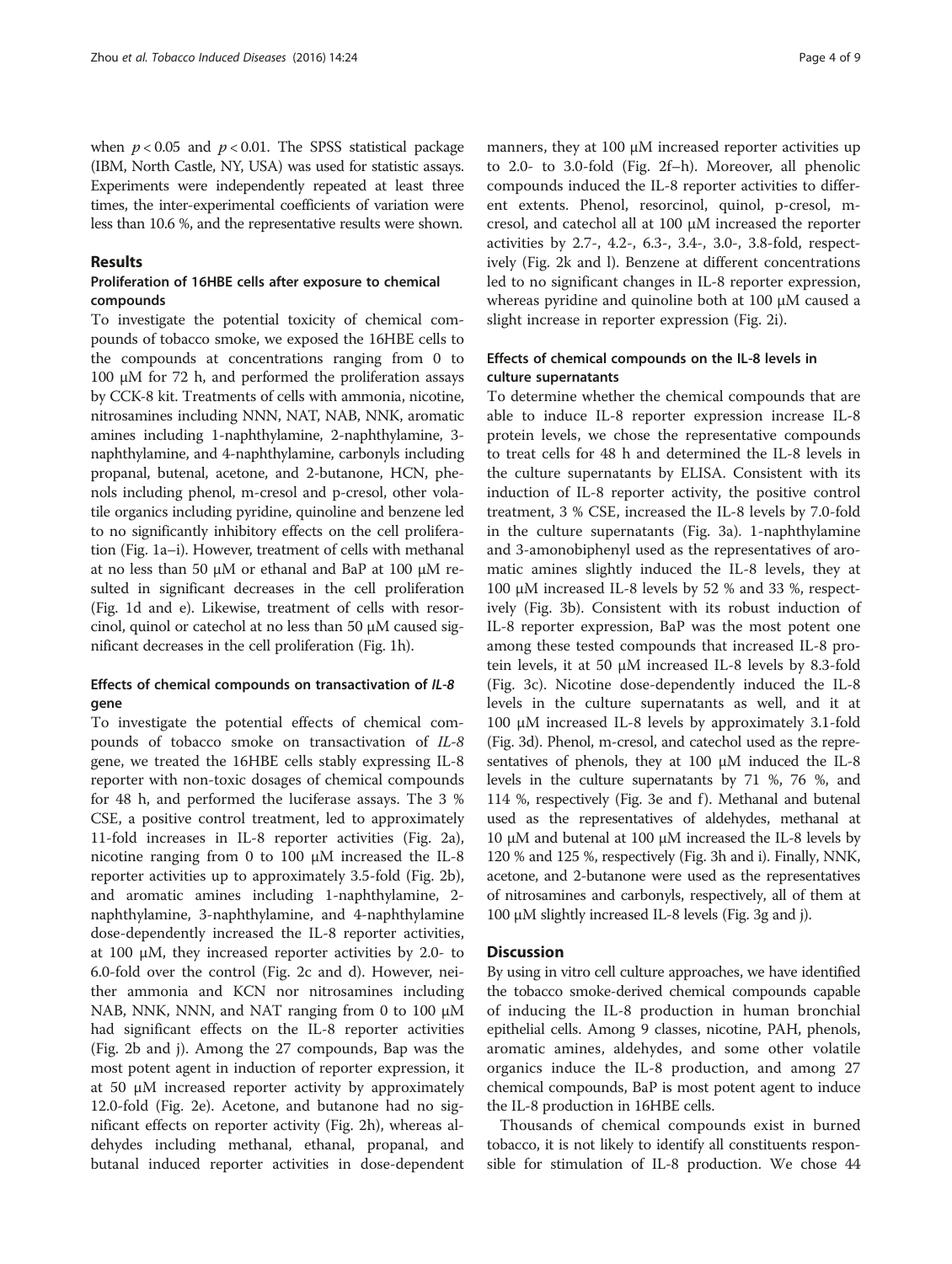<span id="page-4-0"></span>

hazardous smoke components that were listed in the wellacknowledged Hoffmann analytes [[6](#page-7-0), [7\]](#page-7-0). Because inorganic elements exist in combined but not free form in burned tobacco, they were not included in the present study. To screen the chemical compounds potentially inducing the IL-8 expression in human bronchial epithelial cells, we performed IL-8 promoter-driven luciferase assays followed by determination of IL-8 levels in culture supernatants. The cell's sensitivity to CSE and likely to tested

compounds depends upon the confluent state of cells, and cells in higher confluence are less frangible to CSE treatment [[24](#page-8-0)]. Because we have plated cell at a same initial density and treated the cells with non-toxic dosages of chemical compounds for the same period (both of 48 h for reporter and ELISA assays), cells exposed to non-toxic dosages of compounds are supposed to be in the same density and the obtained results from the same type of assay are comparable. Moreover, since the cells respond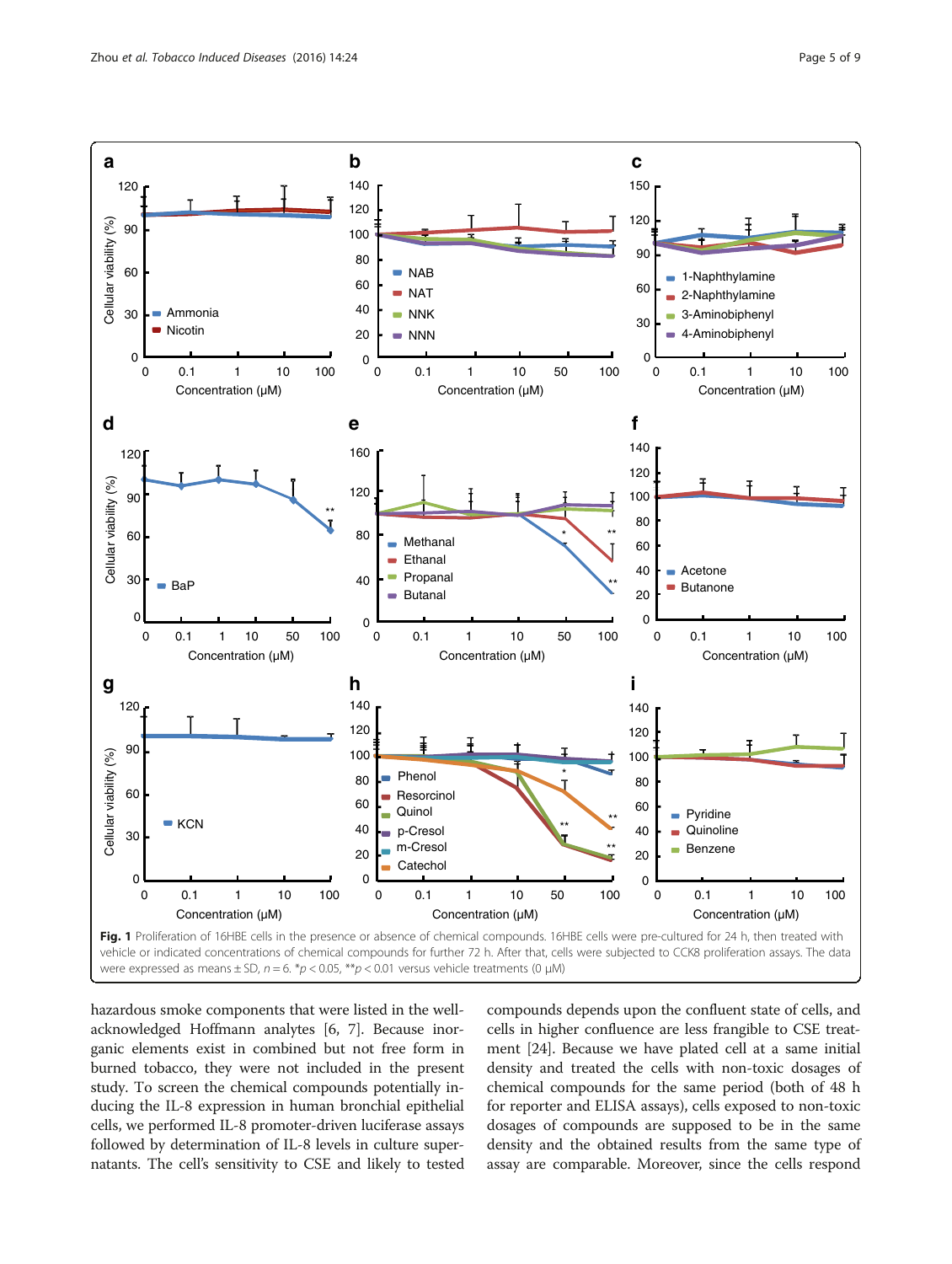<span id="page-5-0"></span>

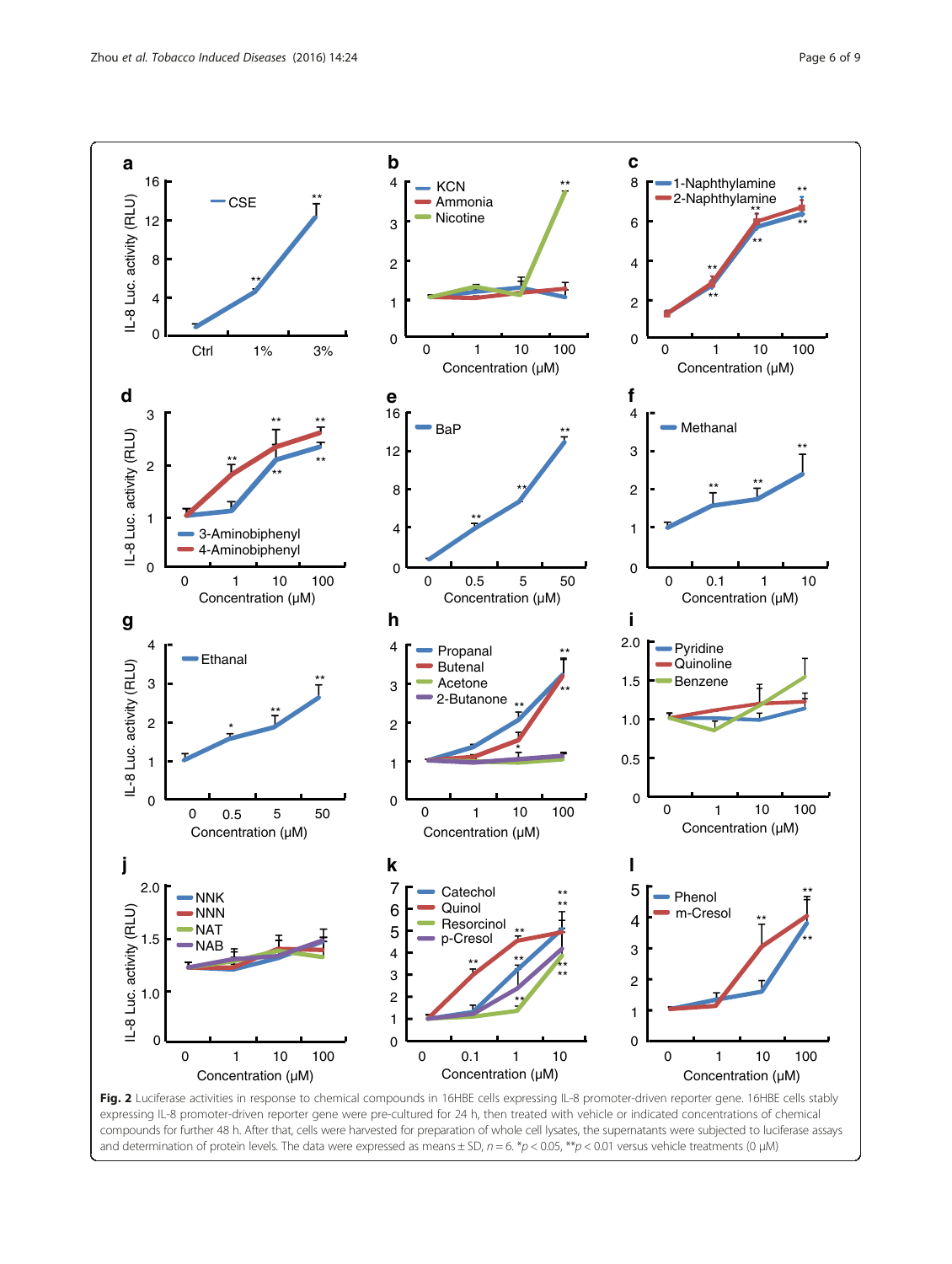<span id="page-6-0"></span>

robustly to the treatment of 3 % CSE, a positive control, in both IL-8 reporter assay and IL-8 protein determination, we suggest that our systems are applicable and robust for assessing the biological effects of chemical compounds from tobacco smoke.

Nicotine, PAH, phenols, aromatic amines, aldehydes, and some other volatile organics induce the IL-8 reporter activities, which well corresponds to their inducing the expression of IL-8 at protein levels, suggesting that increased IL-8 levels could be resulted from upregulation of IL-8 gene transcription. Induction of IL-8 production by aldehydes well corresponds to previous studies showing that unsaturated rather than saturated aldehydes induce the IL-8 production in human macrophages, small airway epithelial cells, and other human pulmonary cells [\[25](#page-8-0)–[27\]](#page-8-0). However, which transcriptional factors are responsible for the transactivation of IL-8 gene in response to these chemical compounds are still unknown. It has been reported that potential binding sites for transcription factors including interferon regulatory factor 1 (IRF-1), Hepatocyte nuclear factor 1 (HNF-1), activator protein 1 (AP-1), CCAAT/Enhancer Binding Protein (C/EBP), Nuclear factor-kB (NF-kB) present in the region of −133 kb to −85 kb of IL-8 promoter, which is necessary for activation by some chemical compounds [\[25](#page-8-0), [26](#page-8-0)]. Moreover, podechard et al. have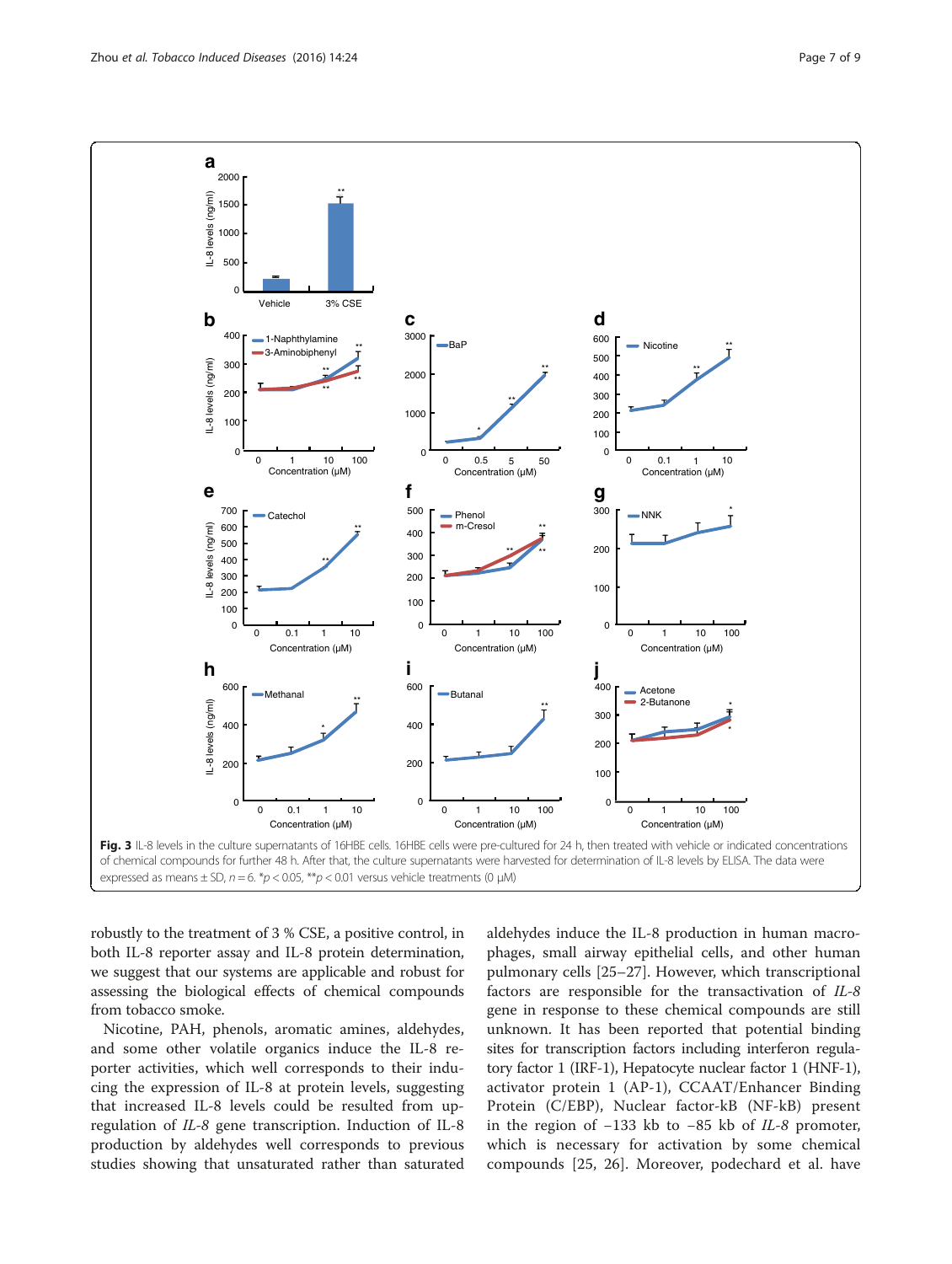<span id="page-7-0"></span>found that BaP up-regulates IL-8 at mRNA and protein levels through aryl hydrocarbon receptor (AhR)-dependent transactivation of IL-8 gene in primary human macrophages [\[27\]](#page-8-0), corresponding to our findings showing that BaP is a most potent stimulator among the chemical compounds we have investigated. Thus, we suggest that the chemical compounds of tobacco smoke transactivate the IL-8 gene and up-regulate the IL-8 expression possibly through activation of these transcriptional factors. Further experiments are required to address this issue.

Interestingly, all aromatic amines including 1 naphthylamine, 2-naphthylamine, 3-naphthylamine, and 4-naphthylamine led to significant induction of IL-8 reporter expression, all phenols including phenol, catechol, resorcinol, quinol, m-cresol, and p-cresol have significant effect on IL-8 reporter expression, and all aldehydes including methanal, ethanal, propanal, and butenal also robustly induce IL-8 reporter expression. On the contrary, all nitrosamines including NNN, NAT, NAB, and NNK have no obvious effects on IL-8 reporter expression. These findings support the notion that genre compounds possess the same property in induction of IL-8 reporter expression and IL-8 production. However, possibly due to no significant structural difference among the genre compounds, structure-activity relationship has not been found in our experiments. Though most of chemical compounds existing in tobacco smoke are at milligram, microgram, or nanogram levels that are significantly lower than dosages we used in the present study [6, [28](#page-8-0)], we suggest that the present study is still of great value according to the following reasons: (1) long-term exposure of chemical compounds to smokers results in their accumulation in bronchial epithelium and subsequent augmentation of their toxicity; (2) potential synergism among these compounds amplifies their toxicity; (3) unlike exposure of chemical compounds to the in vitro cultured cells in the form of solution, direct and successive inhalation of chemical compounds into bronchial epithelium of smokers possibly aggregates their toxicity. Thus, further experiments on the in vitro and in vivo effects of these chemical compounds are worthy of investigation.

Given the fact that tobacco smoke is a most risk factor contributing to the development of COPD, a major cause of morbidity and mortality worldwide [9], to identify the clinical significance of these hazardous compounds in the initiation and development of COPD is of great importance. Given the fact that decreases in inhalation of hazardous compounds benefit to not only smokers but also the people in polluted environments, our findings may have significant implications in specific adverse health outcomes.

#### Conclusions

Taken together, the present study has identified several of the major classes of chemical mixture of burned tobacco responsible for inducing the IL-8 production, among 27 chemical compounds, BaP is one of most potent IL-8 inducer in human bronchial epithelium. Thus, the present study might help shed light on the pathogenesis of tobacco smoke-induced COPD.

#### Acknowledgement

This program is supported by Science and Technology Department of Zhejiang Province (2013C03050 to G. Zhou).

#### Authors' contributions

GZ and WX was involved in the analysis, literature review and drafted introduction, results, and discussion piece of the article. XmW provided insights on conceptualization of the article. He provided inputs in framing rationale, discussion and conclusions section of the article. CX, YH, XkW, FH, XL and CS participated in its design and data collection and helped to draft the manuscript. All authors contributed in writing and critical review of the manuscript. All authors have read and approved the final manuscript.

#### Competing interests

The authors declare that they have no competing interests.

#### Received: 18 February 2016 Accepted: 1 July 2016 Published online: 19 July 2016

#### References

- 1. Witschi H. Carcinogenic activity of cigarette smoke gas phase and its modulation by beta-carotene and N-acetylcysteine. Toxicol Sci. 2005;84(1):81–7.
- 2. Thielen A, Klus H, Muller L. Tobacco smoke: unraveling a controversial subject. Exp Toxicol Pathol. 2008;60(2–3):141–56.
- 3. Borgerding M, Klus H. Analysis of complex mixtures–cigarette smoke. Exp Toxicol Pathol. 2005;57 Suppl 1:43–73.
- 4. Talhout R, Schulz T, Florek E, van Benthem J, Wester P, Opperhuizen A. Hazardous compounds in tobacco smoke. Int J Environ Res Public Health. 2011;8(2):613–28.
- 5. Djordjevic MV, Sigountos CW, Hoffmann D, Brunnemann KD, Kagan MR, Bush LP, Safaev RD, Belitsky GA, Zaridze D. Assessment of major carcinogens and alkaloids in the tobacco and mainstream smoke of USSR cigarettes. Int J Cancer. 1991;47(3):348–51.
- 6. Hoffmann D, Hoffmann I. The changing cigarette, 1950–1995. J Toxicol Environ Health. 1997;50(4):307–64.
- 7. Hoffmann D, Hoffmann I, El-Bayoumy K. The less harmful cigarette: a controversial issue. a tribute to Ernst L. Wynder. Chem Res Toxicol. 2001;14(7):767–90.
- 8. Witschi H, Espiritu I, Maronpot RR, Pinkerton KE, Jones AD. The carcinogenic potential of the gas phase of environmental tobacco smoke. Carcinogenesis. 1997;18(11):2035–42.
- 9. Rabe KF. Treating COPD–the TORCH trial, P values, and the Dodo. N Engl J Med. 2007;356(8):851–4.
- 10. Vestbo J, Prescott E, Lange P. Association of chronic mucus hypersecretion with FEV1 decline and chronic obstructive pulmonary disease morbidity. Copenhagen City Heart Study Group. Am J Respir Crit Care Med. 1996;153(5):1530–5.
- 11. Vestbo J, Lange P. Can GOLD Stage 0 provide information of prognostic value in chronic obstructive pulmonary disease? Am J Respir Crit Care Med. 2002;166(3):329–32.
- 12. Gao W, Li L, Wang Y, Zhang S, Adcock IM, Barnes PJ, Huang M, Yao X. Bronchial epithelial cells: The key effector cells in the pathogenesis of chronic obstructive pulmonary disease? Respirology. 2015;20(5):722–9.
- 13. Muller L, Jaspers I. Epithelial cells, the "switchboard" of respiratory immune defense responses: effects of air pollutants. Swiss Med Wkly. 2012;142:w13653.
- 14. de Moraes MR, da Costa AC, Correa Kde S, Junqueira-Kipnis AP, Rabahi MF. Interleukin-6 and interleukin-8 blood levels' poor association with the severity and clinical profile of ex-smokers with COPD. Int J Chron Obstruct Pulmon Dis. 2014;9:735–43.
- 15. Liu HC, Lu MC, Lin YC, Wu TC, Hsu JY, Jan MS, Chen CM. Differences in IL-8 in serum and exhaled breath condensate from patients with exacerbated COPD or asthma attacks. J Formos Med Assoc. 2014;113(12):908–14.